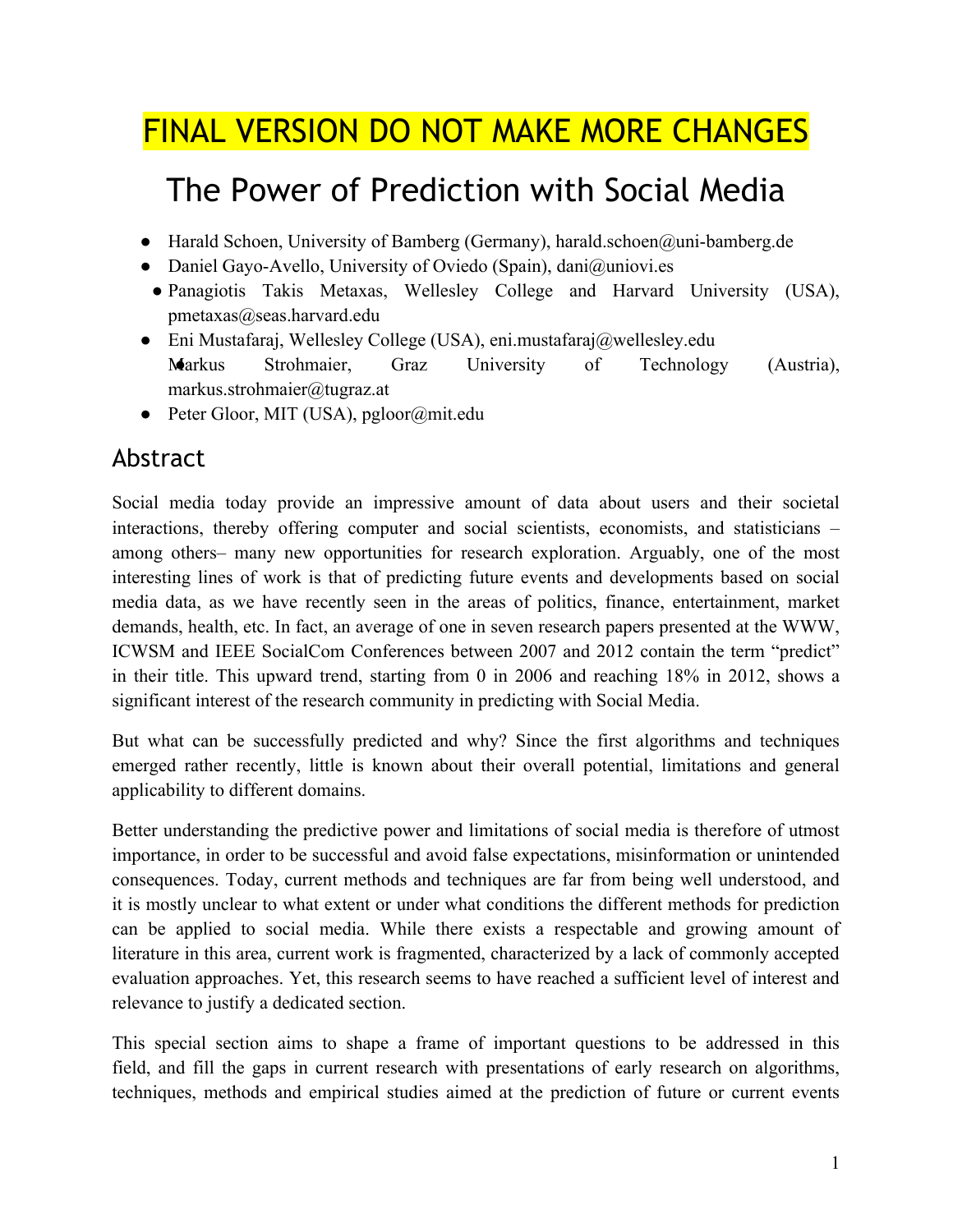based on user-generated content in social media.

### **Introduction**

Human beings are fascinated with what will happen in the future and, indeed, we even associate intelligence with an ability to predict future events (Hawkins 2004). In ancient times, several techniques were invented including inspecting bird flights, haruspicy, and astrology. Later, predictions were done mostly through experts who had developed their own intuitions and methods of prediction. Unfortunately, such expert knowledge is idiosyncratic and cannot be automatized or even duplicated. In more recent times, the research community has developed much more sophisticated techniques that aim to predict future outcomes using data-based models. Such model-based forecasts have proved to be quite successful in predicting a diversity of outcomes including economic, societal, and political outcomes (e.g., Campbell 2008; Clements and Hendry, 2011; Silver 2012). Despite their general success, even these models cannot predict the future perfectly, because real-world outcomes can change in ways that are not anticipated by data-based models.

The advent of social media provides researchers with a new and rich source of easily accessible data about individuals, society and, potentially, the world in general. In particular, data from social media captures online behavior of users who communicate or interact on a diversity of issues and topics. It is the intent of this special section to focus on novel methods of prediction that are based on data harvested from social media. In recent years, such data has shown to be very popular with scholars interested in developing predictive models. With varying success, an emerging community of researchers has utilized social media data for a wide variety of purposes, for example, to predict stock market movements (e.g., Bollen et al., 2010), to predict announcements of flu outbreaks (Lampos et.al., 2010), to forecast box-office revenues for movies (Asur and Huberman, 2010) and even to predict election outcomes (Gayo-Avello, 2012), to name a few. The models and areas of application are diverse and, moreover, predictions based on social media data have also attracted considerable attention from the public through traditional and online media. These media are projecting an impression of social media as a widely accepted and reliable source of data for predicting future outcomes.

However, reality is more complicated than that. There are many theoretical and methodological issues in predicting future outcomes using social media data that are far from being settled, and deeper studies and experiments are required to discover the true potential of social media as a reliable source of data. While prediction represents a problem in a wide variety of scholarly fields, social media-based forecasts today receive significant attention. We thus consider it appropriate to discuss and reflect on the promises of social media based forecasts as well as the perils and pitfalls it is plagued with, and strategies to address these problems.

This special section aims to serve as a platform for these and related matters. Its intended audience are computer scientists, social scientists, economists, statisticians, and other researchers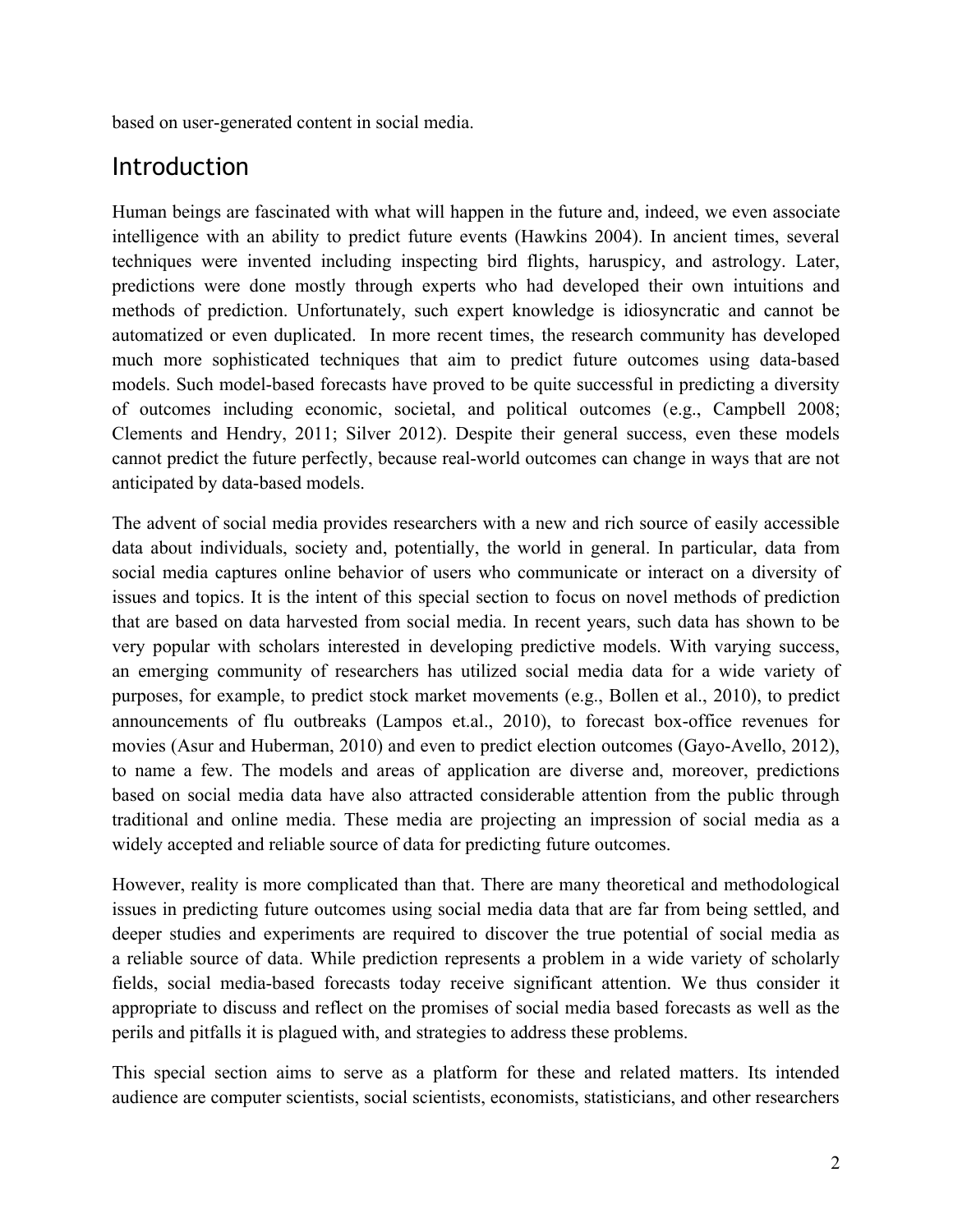interested in the application of multidisciplinary approaches to exploit user-generated contents to better understand (and predict) societal behaviors. This issue includes three works approaching such topics from different points of view: the credibility of data appearing in social media; the detection of unexpected phenomena as deviations of the "pulse" of social media; and a conceptual framework to survey the current body of research.

This guest editorial is organized as follows: First, we discuss the different approaches to build forecasting models. Then, we analyze how such models could be adapted to the special circumstances of social media and the caveats that apply (e.g., the pervasive need of machine learning methods to ensure the quality of data). Additionally, we discuss one peculiar idiosyncrasy of social media-based forecasting: the fact that sometimes it is not forecasting but nowcasting; i.e. the variable of interest is estimated in real time using online trails as proxies. After that, we briefly survey the most representative research conducted in the topic up to date, and introduce the papers published in this special section. The editorial concludes with some final remarks.

# Different Types of Forecasting Models

A fundamental question we need to address in order to tackle with previous issues is: What enables prediction based on social media data? A first requirement is that the prediction itself somehow must be encoded within the data; without any signal w.r.t. the phenomenon of interest the data would be rendered useless. Second, the data collection needs to maintain the encoding of the answer. Third, the analysis performed on the collected data is able to reveal the prediction. Without all three of these fundamental requirements, predictions are either not possible or no better than pure chance.

It is fundamental, therefore, to examine the ways the research community conducts both the process of collecting data and its analysis. We observe that there are three prevailing practices: Data could be collected through past logs of experiences, and **statistical** models are often employed to make sense of them. Data could also be collected on demand. A traditional and direct way to do that is by using polling, asking the public directly for their opinion or behavioral intentions, as is done with **survey** models. However, social media provides an additional and indirect<sup>1</sup> way to collect data on demand. Researchers can unobtrusively approach social media to observe the public's behavior and then derive their intention or opinion from the observed behavior (e.g., using machine-learning techniques, cf. Bishop, 2006). When the interest lies in the users' opinion about the outcome of an event, rather than their intention with regards to it, the

<sup>&</sup>lt;sup>1</sup> Maybe it would be more appropriate to denote such kind of collection as unobtrusive or non-reactive; see, for instance, Janetzko (2008) for a broad introduction to this approach to measurement in social sciences.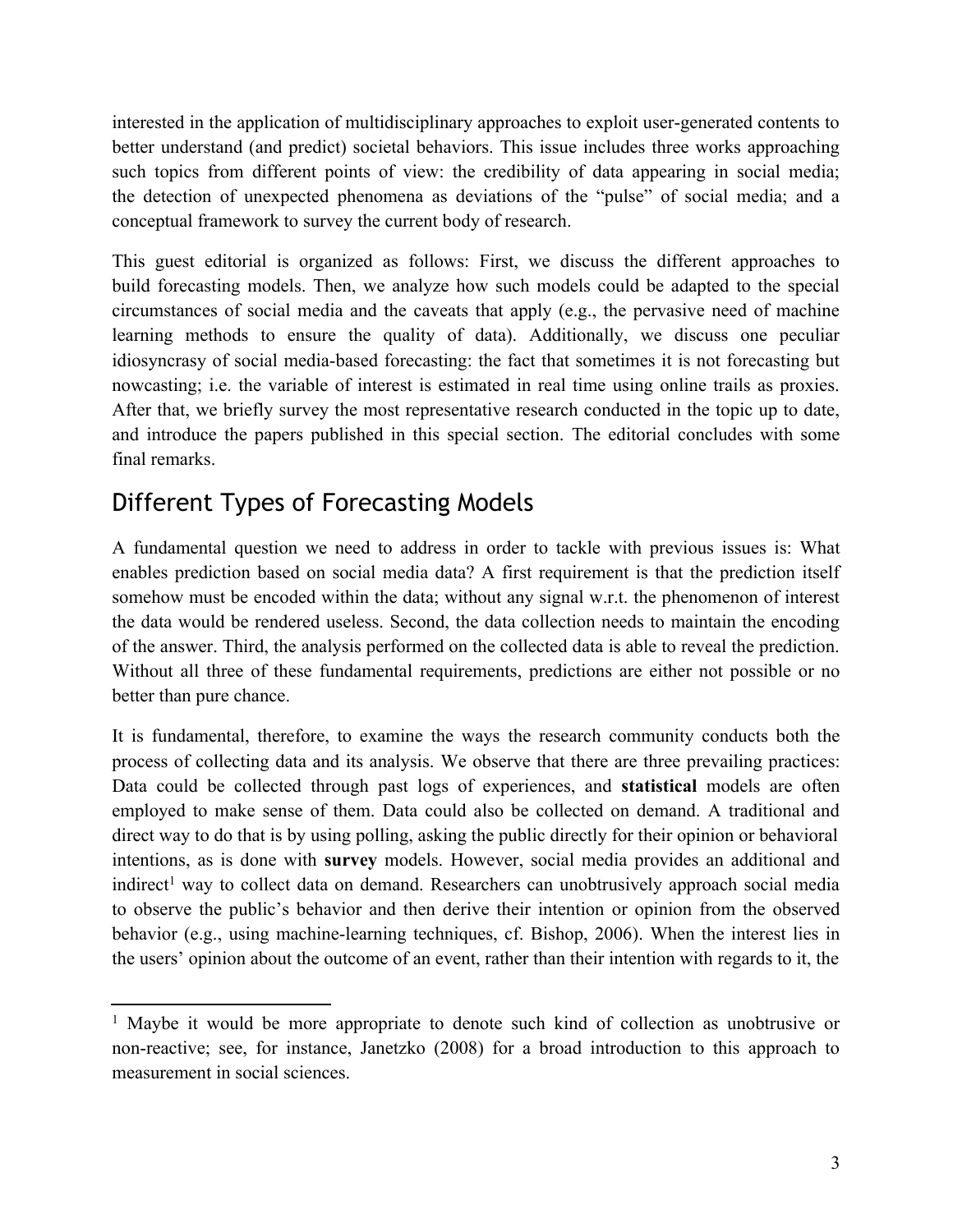method is somewhat comparable to **prediction markets** models.

In the following subsections we will discuss these different types of forecasting models we have seen in various fields. Without loss of generality, we use electoral predictions as a running example for the discussion.

#### **Prediction Market Models**

The prediction market model attempts to capitalize on the so-called "wisdom of crowds" approach (Surowiecki 2004). A large number of people give their best guesses for an outcome variable. In this respect, this approach is based on subjective evidence. Then, the individual guesses are aggregated in some way and the aggregate guess, according to this line of reasoning, will closely approximate the real outcome. This approach is underlying a host of prediction markets (e.g., Arrow et al., 2008; Rhode and Strumpf, 2004; Forsythe et al., 1992). Participants deal with assets that are linked to the quantity of interest, i.e. the occurrence of an outcome or a parameter, such as a party's vote share. Market prices are thus interpreted as predictions of the occurrence probability or another parameter of interest.

Prediction markets have been shown to be quite successful in predicting several outcomes (cf. Wolfers and Zitzewitz, 2004). At the same time, it has been pointed out that successful marketbased predictions require certain preconditions to be met, including a sound market architecture guaranteeing the heterogeneity of participants (Surowiecki 2004). Moreover, some critics object that electoral markets simply mirror information available from other sources, i.e. election polls, and add no new information (Erikson and Wlezien, 2008a).

### **Survey Models**

We refer to the second kind of forecast models as "survey models" because their approach is typical of election surveys that are sometimes used to predict election outcomes. In this model, an appropriate random sample from the people who might affect future outcomes is required. Then, the people included in this random sample are questioned about the ways in which they intend to act (for example, vote in an election or purchase consumer goods). Then, the distribution of behavioral intentions is interpreted as a forecast of the future outcome.

This procedure assumes that the sample is not biased and respondents' future behavior does not differ systematically from their stated intention (e.g., Perry, 1979; Rattinger and Ohr, 1993). The usefulness of this model thus critically hinges upon the quality of the sample, the right questions to be asked in the survey, and the interval between the interview and the future outcome. Quite obviously, undecided respondents are a source of potential obstacles in the analysis.

### **Statistical Models**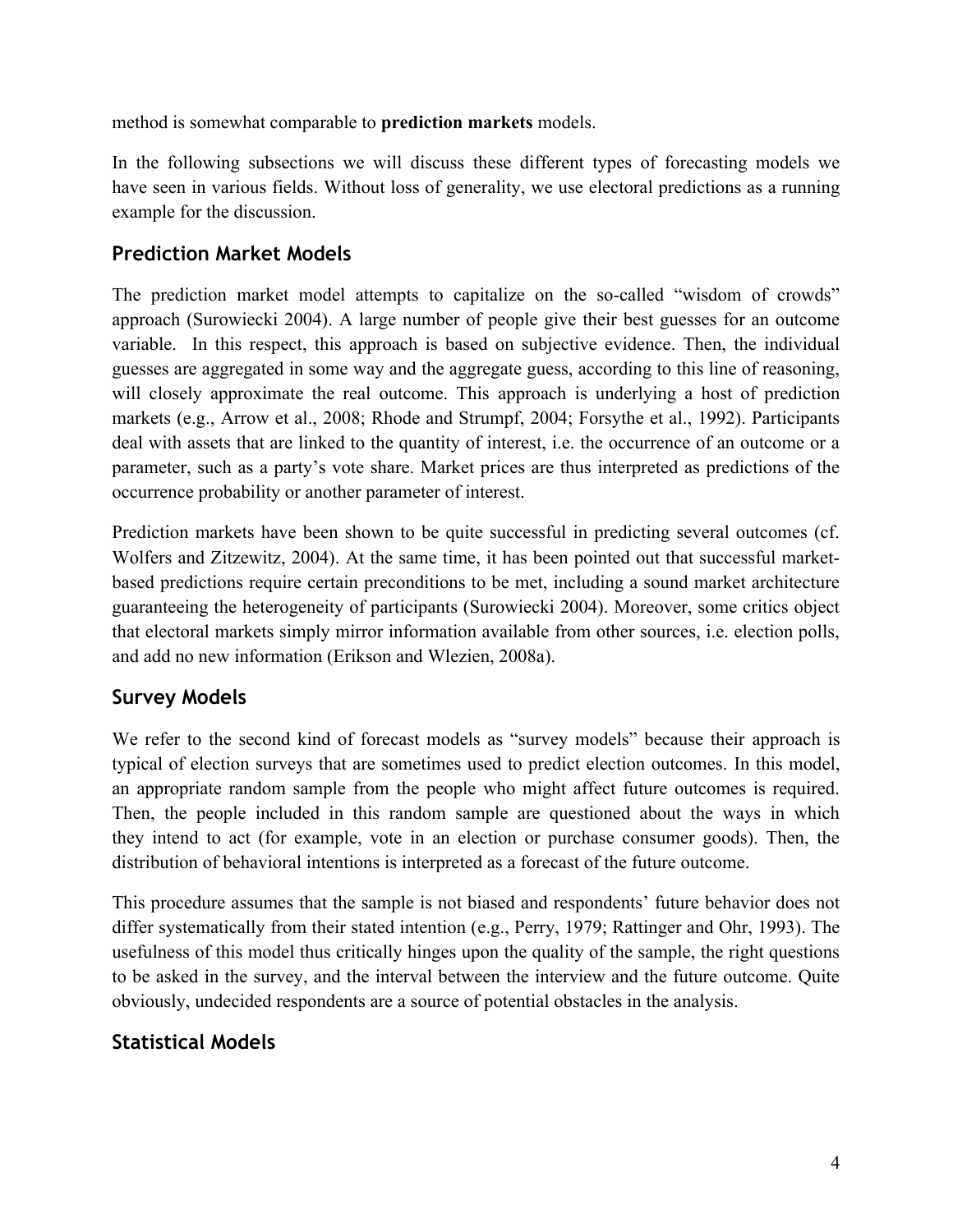The third method builds on statistical models of the outcome of interest<sup>2</sup>. Using some kind of time-series analysis, univariate models aim at detecting past regularities in the outcome variable are then used to predict its future development. Multivariate models capture the relationship between the outcome variable and several predictor variables. Whereas data-driven models simply aim at detecting empirical relationships, theory-driven models identify predictors that can be linked to the outcome in theoretically meaningful ways. In this vein, the vote share of an incumbent party might be modeled as a function of the state of the economy several months before an election, the results of trial heat polls, and the length of incumbency (for a variety of electoral forecast models see, e.g., Campbell 2008; Erikson and Wlezien, 2008; Hibbs, 2008; Holbrook, 2008). Having established a robust empirical model, predicting a future outcome requires filling in relevant information on predictor variables and then calculating the dependent variable (for a discussion of statistical issues in predictions see, e.g., Brandt et al., 2011; Montgomery et al., 2012).

The success of statistical predictive models hinges upon the robustness of the empirical relationships, in particular, the patterns detected in the past are assumed to hold in the future. In the absence of a structural break, such predictions are likely to prove valuable. Yet, the absence of structural breaks cannot be taken for granted. For example, an external shock might alter the relationship between gross income and gross demand, or a new party might change the logic of party competition and vote choice. Put differently, the success of statistical models crucially hinges upon the assumption that the future closely resembles the past.

### Forecasting Models with Social Media

In principle, the identified types of forecasting models can be adapted to and/or used in the context of social media. Yet, it remains unclear what type of model best suits the characteristics and the fabric of social media data.

Social media allow users to interact, to share content, and to create content collectively (O'Reilly, 2005; Shirky, 2008; Gauntlett et al., 2011). Social media comprise, inter alia, weblogs, social networking sites, and platforms for music, video, and photo sharing. Every move users make on social media is documented on machine readable formats. When analyzing these data, their origin must be taken into account. In particular, Internet users and, even more so, users of social media have voluntarily decided to use these applications and thus differ from the population at large in terms of demographic characteristics, socio-economic variables, and sociopolitical attitudes (e.g., Hargittai and Hinnant, 2008).

<sup>&</sup>lt;sup>2</sup> This approach, also labeled "econometric models", is common place, for instance, in economics (e.g., Clements and Hendry, 2011; Hendry and Ericsson, 2001; Granger et al., 2006) or electoral forecasting (e.g., Lewis-Beck and Rice, 1992; Campbell and Garand, 2000).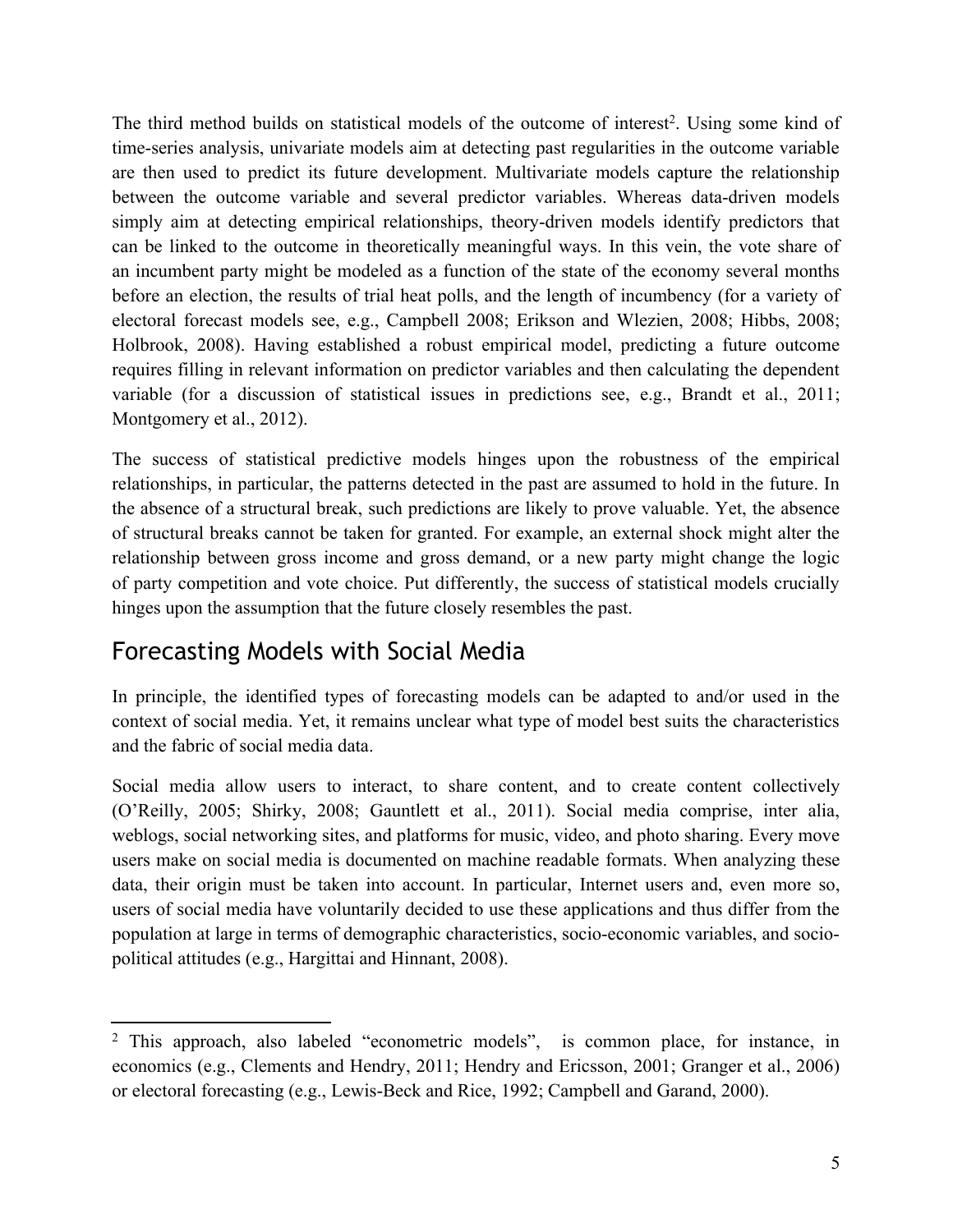The characteristics of social media affect the three above-mentioned forecasting methods differently. For example, **prediction market** models fit nicely with certain characteristics of social media. Prediction markets can, quite straightforwardly, be conceived as a social media application. Social media connect a large set of people around the world, thereby increasing the number of potential participants in prediction markets. Moreover, social media might increase the diversity of participants, thereby potentially improving the quality of predictions. Since the success of prediction markets –at least in theory– depends on the market architecture, considerable attention should be paid on market design issues. When publishing their results, it is of utmost importance to report decisions concerning market design issues, including resistance to tampering, as they might influence prediction outcomes. Empirically, in the social media era many prediction markets on economic, societal, and political outcomes (e.g., Berlemann and Schmidt, 2001; Jacobsen 2000; O'Connor and Zhou, 2008; Pennock et al., 2001; Polgreen et al., 2007) as well as on sports events (e.g., Gil and Levitt, 2007) were established. More recently, traditional social media sites have implemented prediction markets (Qiu et al., 2011).

Compared to prediction markets, the **survey** model faces certain challenges when applied in the context of social media. While online surveys can certainly be employed on social media platforms, it remains unclear whether social media-based survey results are well-suited for predicting future outcomes. A valid survey-based prediction requires an unbiased sample from the relevant population and valid answers, i.e. behavioral intentions that closely resemble future behavior. An obvious obstacle to reliable predictions is the self-selection nature of social media users. So, even if one were to ask a large number of social media users for behavioral intentions, a prediction of an outcome in the population at large is likely to be biased. Yet, repetitive surveys might prove useful in predicting the direction of change of the variable rather than its absolute value. From a different perspective, the importance of sampling and timing suggests that these decisions should be made carefully and scholars should scrupulously report them.

When it comes to using **statistical** models, there are no obvious obstacles to applying them to social media. Studying data might result in the detection of a statistical relationship between a social media-based measure (e.g., the number of likes on Facebook or sentiment analysis scores) and the outcome of interest (e.g., economic growth or presidential approval rates, as in O'Connor et al., 2010). Having established a model, one just needs to fill in appropriate information on the predictor variables to forecast the outcome. The success of this endeavor however depends on the robustness of empirical patterns. Given a reasonable theoretical account of the relationship between predictor variables and outcomes, the odds of predictive success can be quite high. Understanding underlying mechanisms permits scholars to identify conditions of predictive success and distinguish substantive and (presumably) stable relationships from spurious ones. For example, predicting the output of a factory from its input is a rather safe bet. The more tenuous the theoretical link from predictors to outcome, the more unstable the empirical relationship is likely to. To give an example: while the number of Twitter followers might be linked empirically to the number of votes a candidate receives, the causal link from predictor to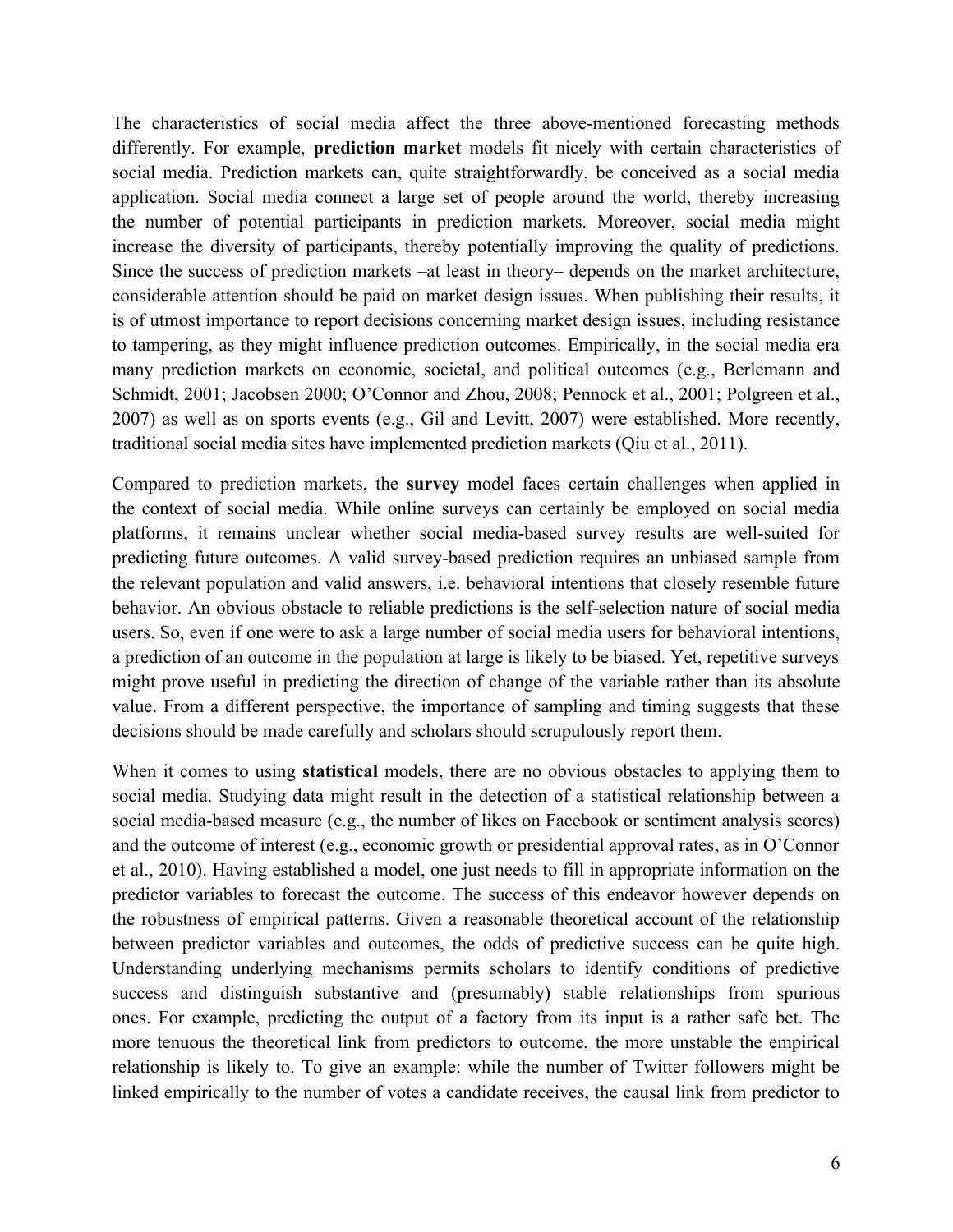outcome is rather weak. Accordingly, it is wise to check the robustness of a model repeatedly over long periods before using it for predictions. Nevertheless, even extensive calibrating and testing cannot guarantee predictive success if structural breaks occur.

The logic underlying statistical models provides scholars with a considerable leeway in establishing prediction models. Social media data comprise a host of information that might serve as predictors. They might be tweets, Facebook posts, or contents of weblogs. Assuming we have decided to utilize tweets, a host of additional questions has to be addressed. These include questions concerning the period and method of data collection, the preparation of raw Twitter data for prediction, the procedure to predict the outcome of interest, and the calibration and testing of the model that is to be used for out-of-sample predictions. Each of these questions provides scholars with a considerable leeway and each decision can critically affect the quality of the model. As a consequence, scholars should make these decisions deliberately and they should spend considerable effort to carefully report the details of choosing observations and time ranges, selecting relevant variables, and testing the model (e.g., Gayo-Avello, 2012; Jungherr et al., 2012). One way of achieving that would be making materials publicly available (e.g., King, 1995).

# Additional Caveats regarding Social Media-Based Forecasting

### **Handling Noise and Bias in Social Media Data**

Social media provides a fluid, instantaneous, cheap, unstructured way of collecting data at large scale. This has allowed researchers from very different backgrounds to exploit it for predictive purposes. Βecause of such diversity, all of the aforementioned predictive models have been applied with variable success. However, despite of the model of choice, social media poses problems regarding the quality and credibility of the collected data, and those problems must be addressed with techniques which are independent of the predictive models.

Using again an electoral example, one could approach the problem of predicting the outcome of a given election in, at least, the following ways:

- 1. Data from users expressing their opinion about the various parties and candidates is collected; these opinions are interpreted as vote intentions and, on the basis of that interpretation, a prediction about the actual results is made. This model would be an adaptation of the **survey** model to social media. In fact, this approach has appeared often in the literature of electoral prediction from social media.
- 2. A different approach could consist of collecting data from users expressing their opinion, not about parties or candidates but about the probable outcome of the elections. In other words, one could exploit social media data as a kind of predictive **market**.
- 3. Yet another way would be to correlate time series (obtained, e.g., from pre-electoral polls) with the evolution of different indicators collected from social media; this way,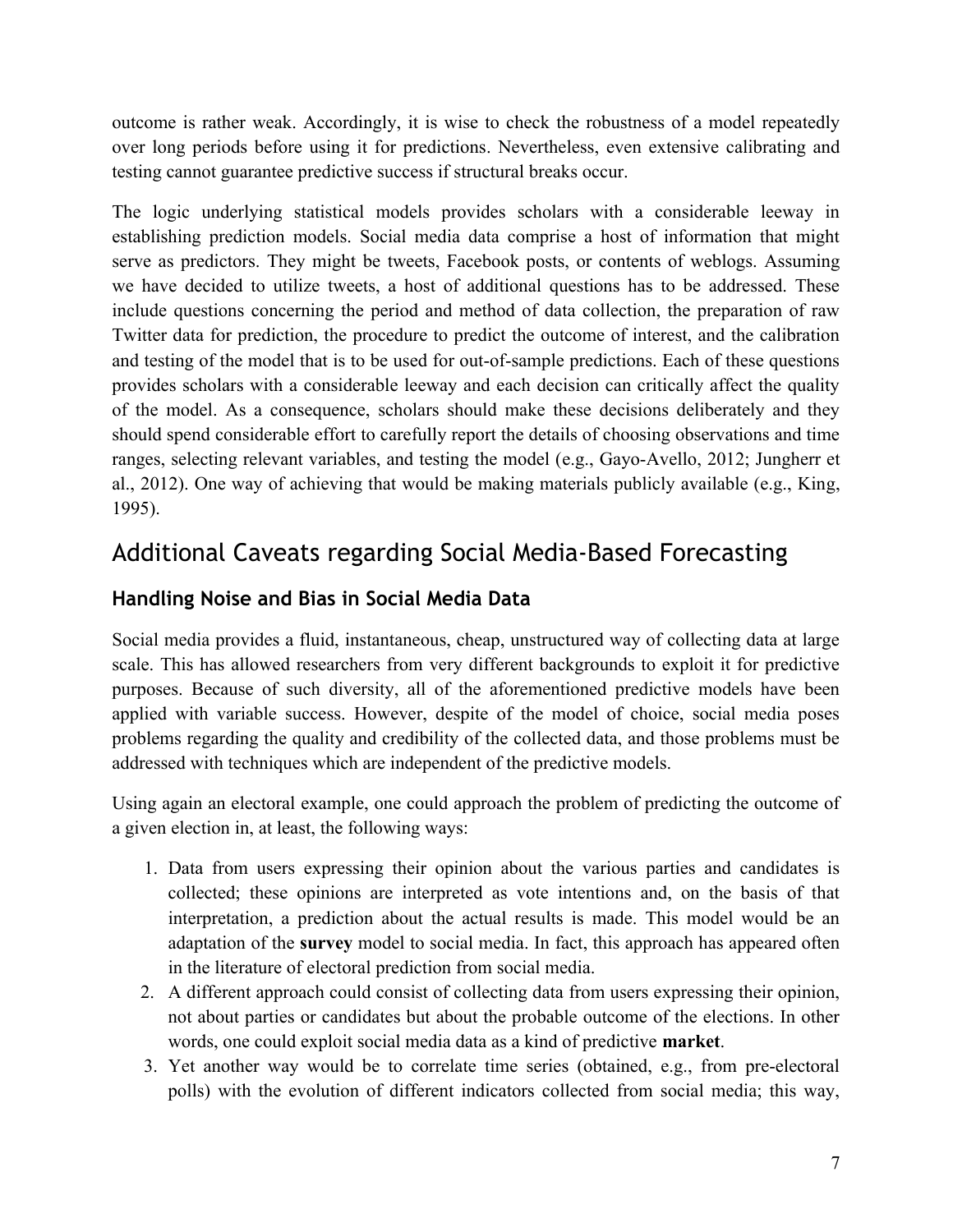a model would be obtained that could estimate a poll conducted on election day. This approach would resemble a **statistical** model.

Unfortunately, all of those approaches are making assumptions about both social media users and the contents they produce that are difficult to hold across elections. For instance, the survey approach assumes that social media users are a representative sample of the population, there is no self-selection bias (e.g., sympathizers of each party produce contents more or less at the same rate), every user is a potential voter, and every piece of social content can be accurately interpreted and matched with a voting intention. The prediction market approach makes similar assumptions, particularly that users are expressing their actual opinions instead of trying to "cheat" the market. This sensitiveness to the credibility of data is also shared by the rest of models, including the statistical ones.

The fact is that, at least today, social media users are not a representative sample of the population; there is significant self-selection bias and, indeed, most of the contents are produced by very vocal minorities (e.g., Mustafaraj et al., 2010); automatically interpreting the opinion expressed in social media contents is far from easy; and, of course, some users are trying to "cheat" by either spreading misinformation (e.g., Metaxas and Mustafaraj, 2010 and 2012) or by producing an abnormally high volume of conversation by means of automated accounts (e.g., Ratkiewicz et al., 2011).

The sources of bias in social media are difficult but not necessarily impossible to handle. Demographic bias, for example, could be reduced by weighting contents accordingly to the strata to which each user belongs by using user profiling. Determining the trustworthiness of contents collected from social media, or the automated nature of some accounts would be unavoidable. Finally, reliable sentiment analysis should be applied in those cases where opinion is considered a key factor within the forecasting model.

Machine learning methods are commonly used to face such tasks and, hence, any researcher or practitioner interested in the area of social media-based forecasting should be familiar with them (cf., Bishop, 2006). Examples of its application to the aforementioned tasks can be seen in Pennacchiotti and Popescu (2011), Castillo et al. **(???? this issue)**, or Ratkiewicz et al. (2011). Finally, the reader interested in state-of-the-art sentiment analysis should consult the works by Pang and Lee (2008) or Liu (2012).

#### **Aggregate vs Individual Predictions**

All of the aforementioned predictive models and all of the research surveyed in this editorial aim to make predictions at the macro level. That is, the goal is to determine an outcome by aggregating data from huge numbers of users' recorded behaviors (e.g., making decisions or sucumbing to illness). However, predictions from social media can also be made at the micro level; in other words, models can be developed to try to determine the underlying intention, the future behavior, or latent attributes of individual users on the basis of the trails they left in online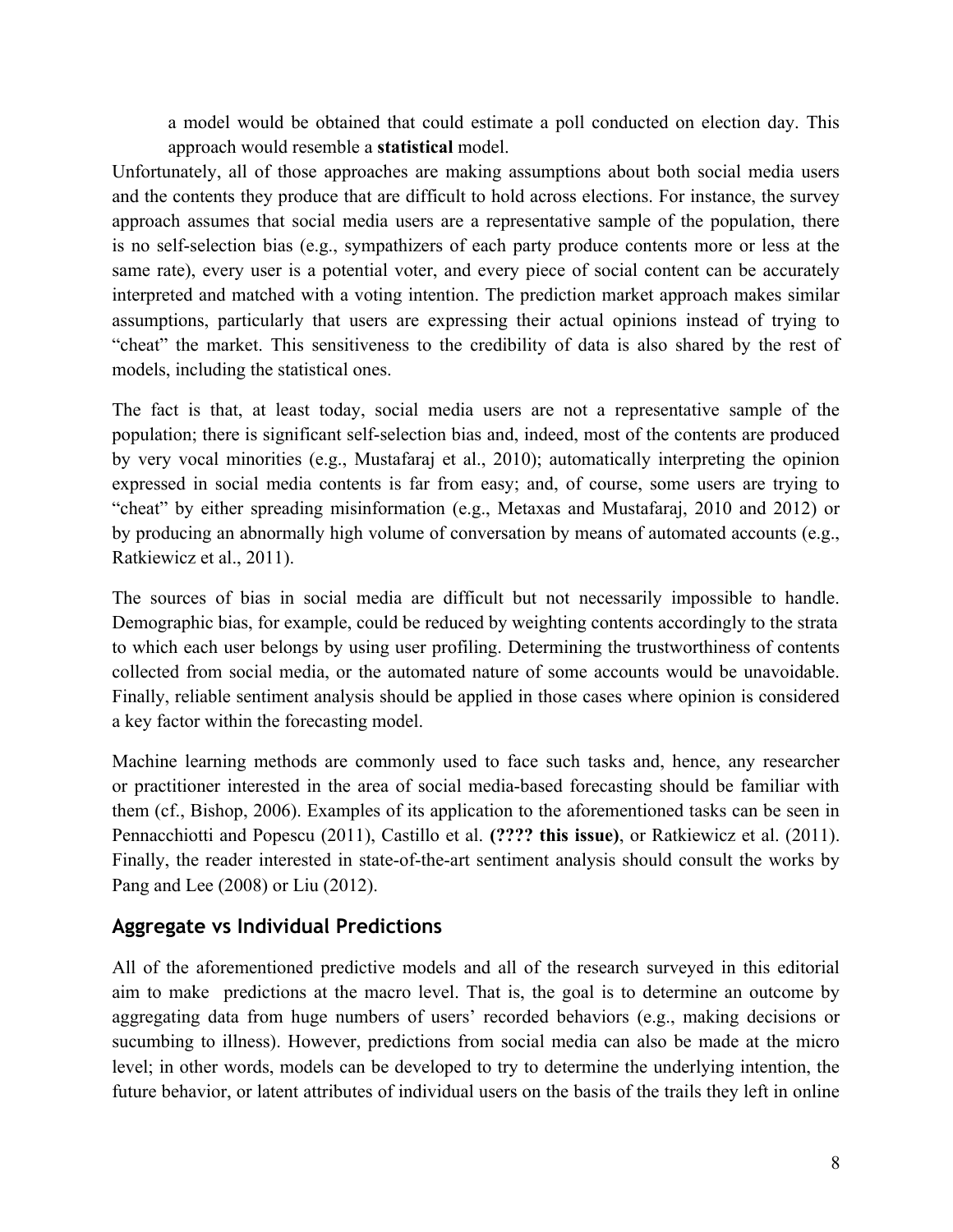media.

It must be noted that such kind of individual predictions are well-suited for machine learning approaches but are outside of the scope of this editorial. The interested reader should consult a number of recent works in this regard, such as Golbeck et al. (2011) and Quercia et al. (2011) on the prediction of personality traits; Choudhury et al. (2013) on the prediction of depression risk; Song et al. (2010) on the predictability of mobility patterns of individuals.

#### **Nowcasting**

An unstated assumption in the discussion so far was that the goal were to predict a future event or to forecast the evolution of a given variable in the future; the further in time, the more valuable the prediction. However, this does not have to be the only application of social media data. In fact, a number of researchers have been working not on forecasting future events but on so-called "nowcasting" or "predicting the present". That is, the current magnitude of a given variable that cannot be directly measured in real time is estimated indirectly. A number of works have been conducted on the feasibility of using social media and other user-generated trails as a source of data for nowcasting algorithms (e.g., Choi and Varian, 2009; Lampos and Cristianini, 2010 and 2012; or Signorini et al., 2011).

The main difference between nowcasting and forecasting models is that the later provide some "lead" time in the prediction, while the former provide a current estimate of a variable which cannot be measured in real time. Therefore, the only relevant question to decide between nowcasting and forecasting methods is whether lead time is really needed or if, in contrast, obtaining real time estimates can be valuable enough for the scenario at hand. Because of this, no distinction is made in the following literature survey between forecasting and nowcasting studies; however, we will clearly state whether the method is predicting the future or estimating the present.

# A Brief Literature Review on Social Media-Based Forecasting

While we are not intent to provide an extensive survey of the literature in this editorial, we point to the paper by Kalampokis et al. in this issue **(???)** for an excellent work in that regard. Nevertheless, a brief –and therefore incomplete– review is needed to provide a broad picture of the state of the art. Below, we will examine studies of a few representative areas of prediction, namely that of influenza incidence, product sales, stock market movement, and electoral results. The order of presentation is by decreasing predictive success. This order is, arguably, closely related to desire by social groups of influencing the outcome, in ways that models have difficulty to anticipate. We acknowledge that other areas have been subject of social media-based forecasting, though with a much lower degree of attention from the research community.

#### **Influenza Incidence**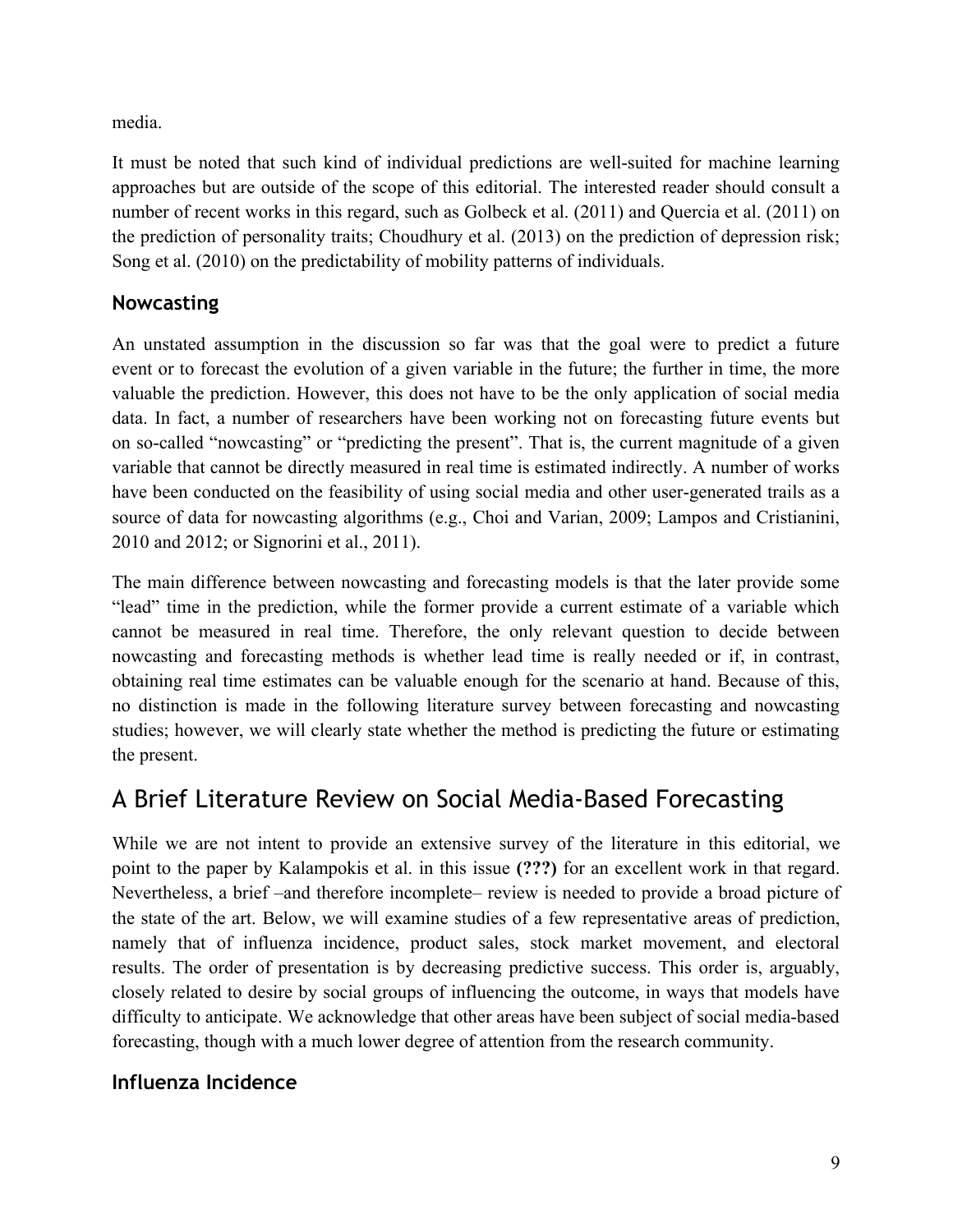Forecasting the incidence of flu –both seasonal and H1N1– has been a recurring goal of researchers since 2008. That year, two widely cited papers were published showing that the evolution of queries submitted to major search engines exhibited a significant predictive power regarding the evolution of influenza cases and deaths across the U.S.<sup>3</sup> Polgreen et al. (2008) worked on influenza related queries submitted to Yahoo! and produced models to predict (from one to ten weeks before the official CDC announcement) the percentage of both influenza cultures and deaths due to influenza and pneumonia. And Ginsberg et al. (2009) worked on data provided by Google to develop a fairly similar model to predict the percentage of physician visits due to influenza-like illnesses. Their model was able to predict such cases one week in advance.

The Ginsberg et al. (2009) work was the basis for the Google Flu Trends website<sup>4</sup>, a tool to show in real time both the incidence of influenza in the U.S. (and other countries) and the prediction made using their model. This tool became pretty popular and sparked subsequent research on predicting influenza incidence and the evolution of the H1N1 pandemic using social media data. As representative of this line of research and commonly applied methods we will just refer to the work by Lampos and Cristianini (2010) and Signorini et al. (2011). Both studies are examples of nowcasting and rely on the contents and the location of tweets in order to build models to measure influenza incidence in each region –in the first case regions of the U.K. and in the second one in the U.S. The methods applied are quite similar to those developed by Polgreen et al. (2008) and Ginsberg et al. (2009), strengthening the argument that statistical models are suitable to predict or monitor the incidence of health issues, provided that extensive and reliable historical ground truth data is available for training. Given this success, we expect that social media-based forecasting of public health scenarios using statistical models will be a promising area of research in the future.

#### **Product Sales**

Another area with substantial research is that of predicting product sales, such as books, video games, and movie tickets. Most of the published approaches to date also follow the statistical modelling approach. The main challenges of the proposed methods lie in finding an automatic way to determine the best keywords and their associated weights to fit user-generated data to the ground truth available for training.

Seminal work in this area was conducted by Gruhl et al. (2005) who have shown that the evolution of blog posts over time exhibited positive correlation with book sales and, in some cases, were able to predict (with days or even weeks of anticipation) spikes in sales. Similar

<sup>&</sup>lt;sup>3</sup> It must be noted that, to the best of our knowledge, it was Eysenbach (2006) who first demonstrated the feasibility of using social media data to predict outbreaks of influenza, by devising a smart application of Google Adsense.

<sup>4</sup> http://www.google.org/flutrends/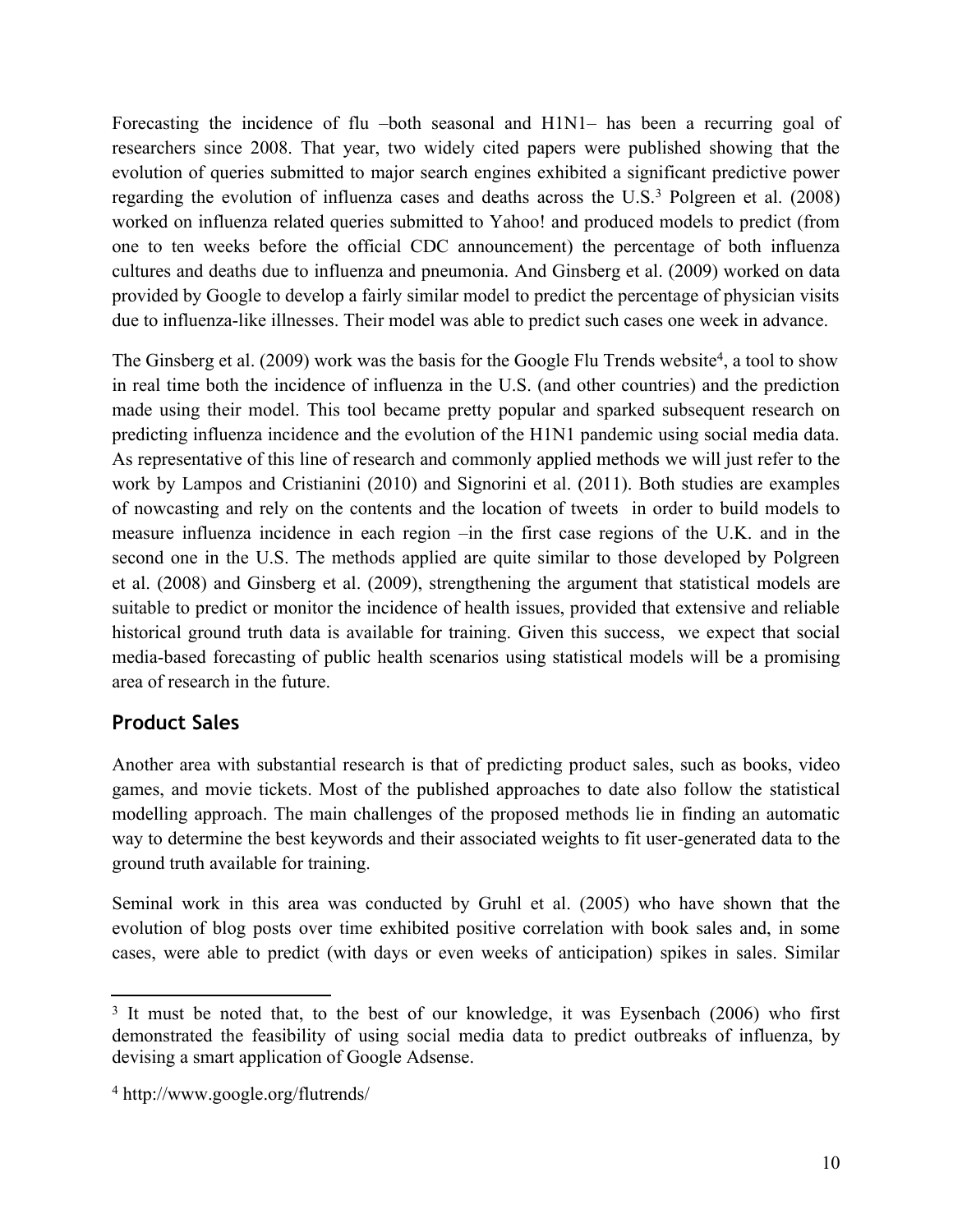work was conducted by Mishne and Glance (2006) correlating weblogs with box office performance during the opening weekend of a given movie by employing positive sentiment polarity towards each movie. This is of interest because sentiment analysis has become inextricably associated with social media-based prediction –although up to now it has been applied under the form of very simple methods.

Asur and Huberman (2010) were the first to use Twitter data for predicting film box office revenues during the opening and second weeks of each movie, and they found that tweet-rate time series exhibited strong correlation with movie earnings. When tweet-rates were combined with information about the number of theaters scheduled to release the film, the prediction exceeded that of the well-known Hollywood Stock Exchange prediction market, the gold standard of the industry. They also analysed the impact of sentiment analysis in the prediction, finding that it has some impact, especially after the movie has been released, but not as strong as that of tweet rates. Later, Wong et al. (2012) raised some doubts on the feasibility of predicting movie performance by mining Twitter data. Unfortunately, their methods are quite different from those applied by Asur and Huberman and, thus, in the absence of further research, it is difficult to ascertain if and under what conditions consumer patterns can be predicted from social media.

As in other cases, Web search query logs were exploited as social media data to forecast consumer behavior, namely retail, automotive and home sales, plus touristic visits (Choi and Varian, 2009). Goel et. al. (2010) included publically available Web search search data to dramatically increase the performance of baseline statistical models forecasting film box-office revenues, video game sales and the rank of songs on the Billboard Hot 100 chart.

#### **Stock Market Movement**

The stock market is, in some sense, one of the more promising areas to apply statistical modelling and, indeed, there is a rather large body of work regarding its predictability using social media data. Probably reflecting its financial importance, research on predicting the stock market from Web data largely predates the existence of user-generated content. An early work by Wüthrich et al. (1998) exploited contents from online financial newspapers to predict the closing values of stock markets in Asia, Europe and America. They find that a simple trading strategy informed by their prediction method –even when making a number of wrong predictions– would obtain a larger capital appreciation than that by the analyzed stock markets.

Tumarking and Whitelaw (2001) conducted a similar research but, instead of exploiting online financial news, they exploited a form of social media, in particular, a message forum specialized in financial topics. Their conclusions are somewhat contradictory to those of Wüthrich et al. (1998) as for the causality of the correlation. According to them, messages were not predicting or influencing the market and, *"if anything, the causality appears to run from the market to the financial forums."* In a similar vein, Antweiler and Frank (2004) have shown that message boards do not predict stock returns although they help to predict volatility. In other words,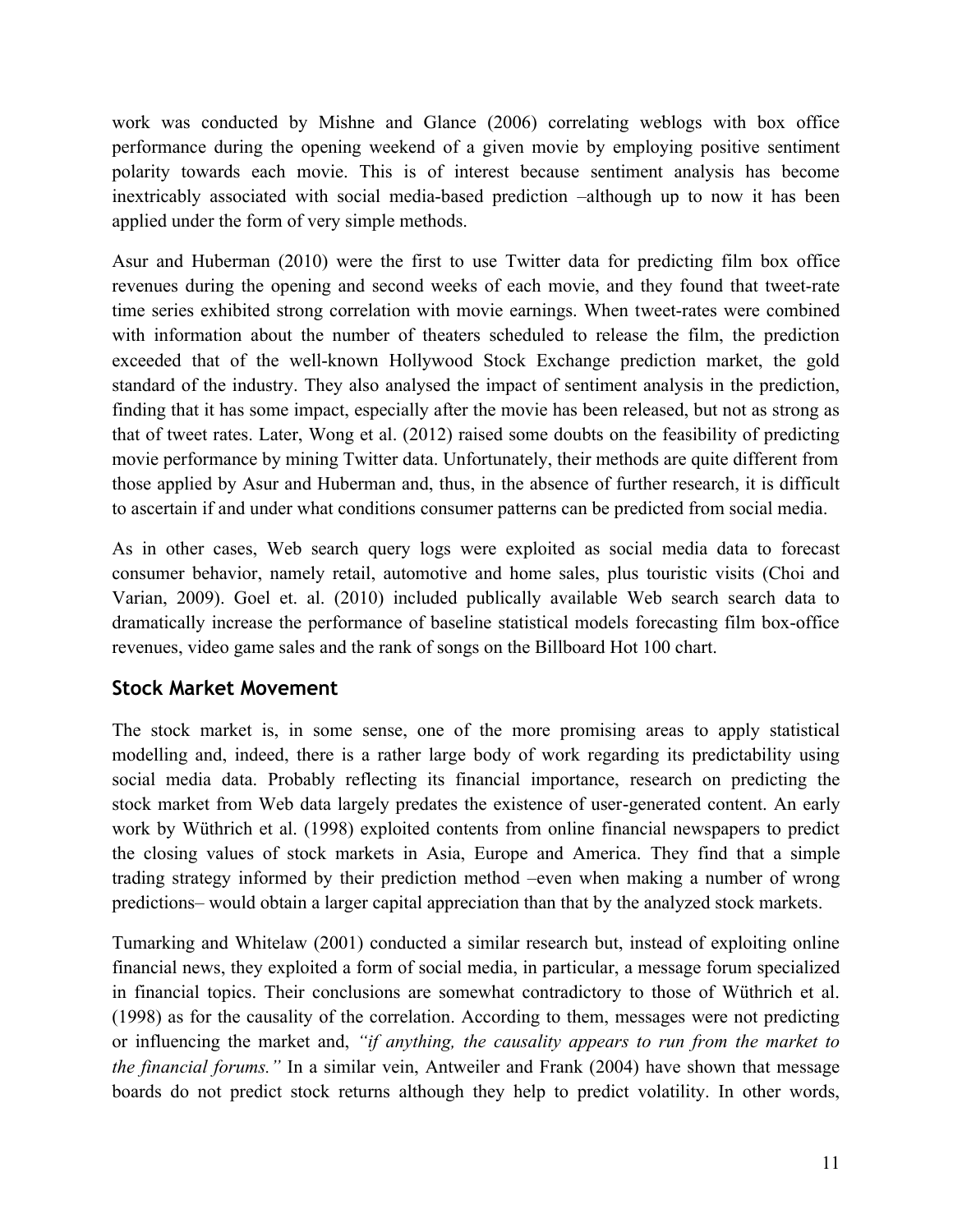while forum content is not mere noise, the available data is not feasible for developing simple predictive models.

More recent research provides a more optimistic outlook on the matter and tends to work with content generated by unspecialized users (as opposed to content produced in financial forums or websites). For instance, Choudhury et al. (2008) describe promising results when exploiting content from weblogs to predict stock market movements. Other researchers (e.g., Gilbert and Karahalios, 2010; Bollen et al., 2011a and 2011b; or Zhang et al., 2011) have shown that public mood measured through social media (e.g., LiveJournal or Twitter) is somewhat related to stock market movements: for instance, anxiety or fear tend to predate downward movements in the markets. It must be noted, however, that it has not been demonstrated that such emotional indices can predict stock returns.

Given the potential benefits of any successful model to predict stock markets, the feasibility of applying statistical models, and the availability of ground truth data, this is an area that will see much more research in the future.

### **Electoral Results**

Predicting election outcomes from social media, in particular using Twitter data, has become quite popular. A considerable number of scholars have used tweets as indicators of electoral outcomes in different countries. Often, these studies utilize the number of mentions of a party or a candidate on Twitter before an upcoming election as an indicator of the vote share that party or candidate will receive (see for an overview Gayo-Avello, 2012).

Although some authors relate their methods to the wisdom of crowds, those predictions do not really belong to the prediction-market type. Prediction markets require participants to give best guesses of the likely outcome, not to just mention parties or candidates for any reason. Instead, their methods can be considered as resembling more closely the survey model. In election polls, respondents are asked to state the party or candidate they are likely to vote for. Then, mentions are counted and the proportion of mentions is interpreted as an estimate of the vote share a party or candidate will receive. Likewise, in social media predictions, party and candidate mentions are counted and the proportion of mentions is interpreted as an estimate of the vote share a party or candidate will receive.

At first glance, both procedures resemble each other quite closely. A closer look, however, reveals significant differences. For one thing, social media users are not asked to state their voting intention. Rather, they mention a party or candidate for any reason. When mentioning a party, they might praise it, criticize it or be neutral towards it. So, social media data do not necessarily reflect voting intentions. In addition, social media users certainly do not represent a random sample from the electorate, while professional survey analysts make considerable efforts to draw a random sample from the electorate. In effect, social media data can differ dramatically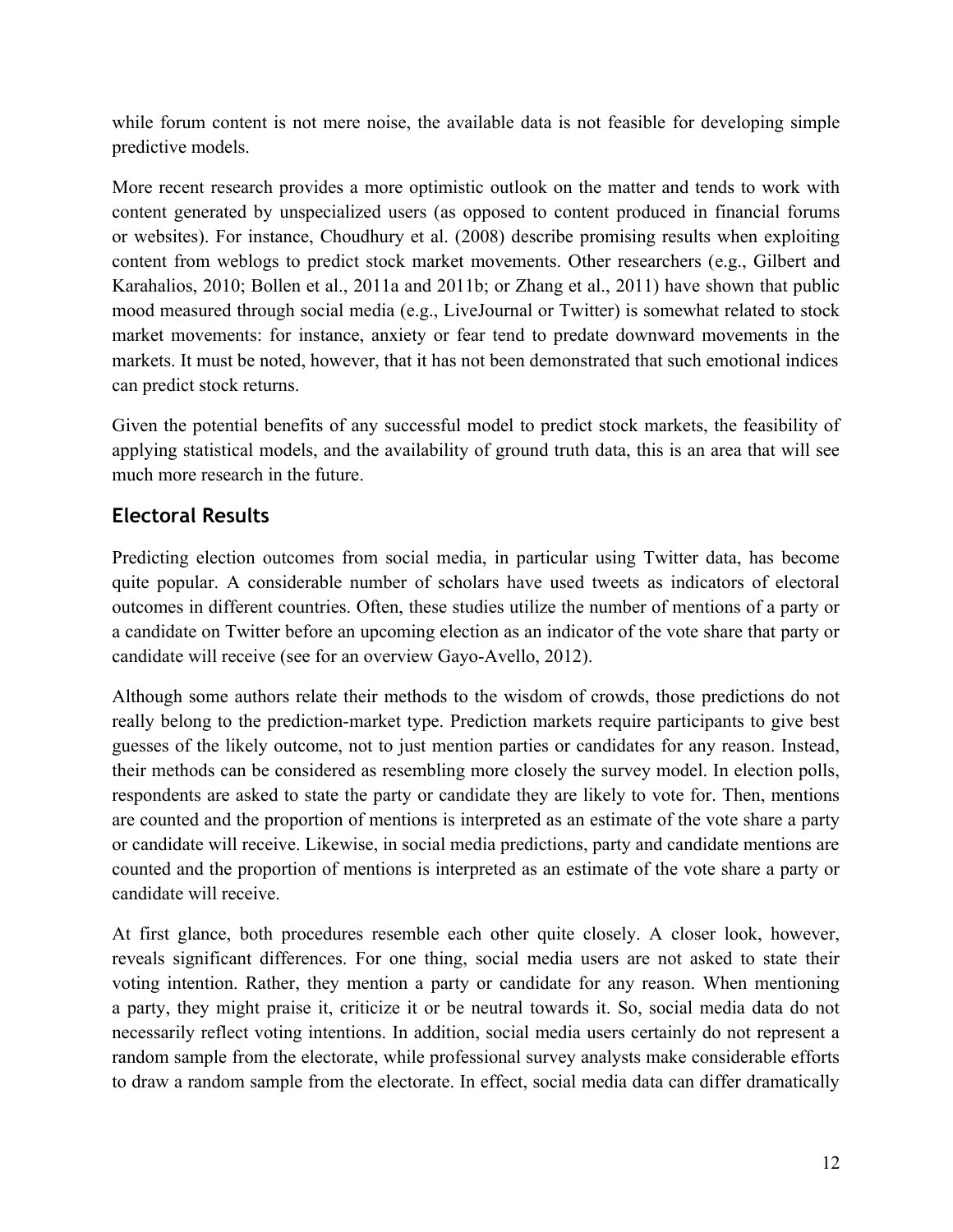from election survey data.

Another issue with most of those approaches is that they do not hypothesize and test empirical relationships between social media and election results<sup>5</sup> to use them in predicting the outcome of future elections. Fortunately, there are a few recent examples of more systematic approaches and, rather unsurprisingly, such works have relied on statistical models. For instance, Shi et al. (2012) and Lampos et al. (2012) describe similar methods to train regression models over preelectoral polls conducted during the early stages of the campaign; then, such models can produce predictions from the evolution of different trends in Twitter. Their results are promising but were only tested on pre-electoral polling data, not the actual election results; moreover, their models were developed for one single election and, hence, it is unknown if they could be applied to future elections. Franch (2013) follows a similar approach combining data collected from many different social media sites, not just Twitter. Recently, Granka (2013) proposed an electoral forecasting model for the US based on web search data and past electoral results, not a single election. Finally, electoral predictions based on Web search volume data are also unsuccessful so far (Lui et al., 2011).

Therefore, electoral forecasting from social media is a field where further research is needed, and where the main focus should be put on providing general models that could be applied not to a single election but to multiple elections.

# About the Articles Published in this Special Section

This special section includes the works by Castillo, Mendoza and Poblete (2013); Kalampokis, Tambouris and Tarabanis (2013); and Jungherr and Jürgens (2013). All of them approach the topic of predictions based on social media data from different –yet complementary– points of view.

Castillo et al. tackle the problem of credibility assessment of user-generated contents, in particular during emergency situations. As aforementioned, automatically determining whether a message is trustworthy or not is crucial when adapting any predictive model for social mediabased forecasting. Their approach consists of a cascade of supervised classifiers that first determine whether a message is relevant to the topic of interest and then labels the message as credible or not. As shown in that paper, the performance of their method is pretty good and it should be easily adaptable to other scenarios.

Kalampokis et al. provide a thorough survey of the body of work regarding social media-based forecasting. To that end, they propose a conceptual framework within which current research is decomposed and described. According to that framework, every approach to make predictions

<sup>&</sup>lt;sup>5</sup> Except for the vague assumption that the larger the number of tweets, blog posts, Facebook likes or friends a candidate has, the larger his or her voting rate.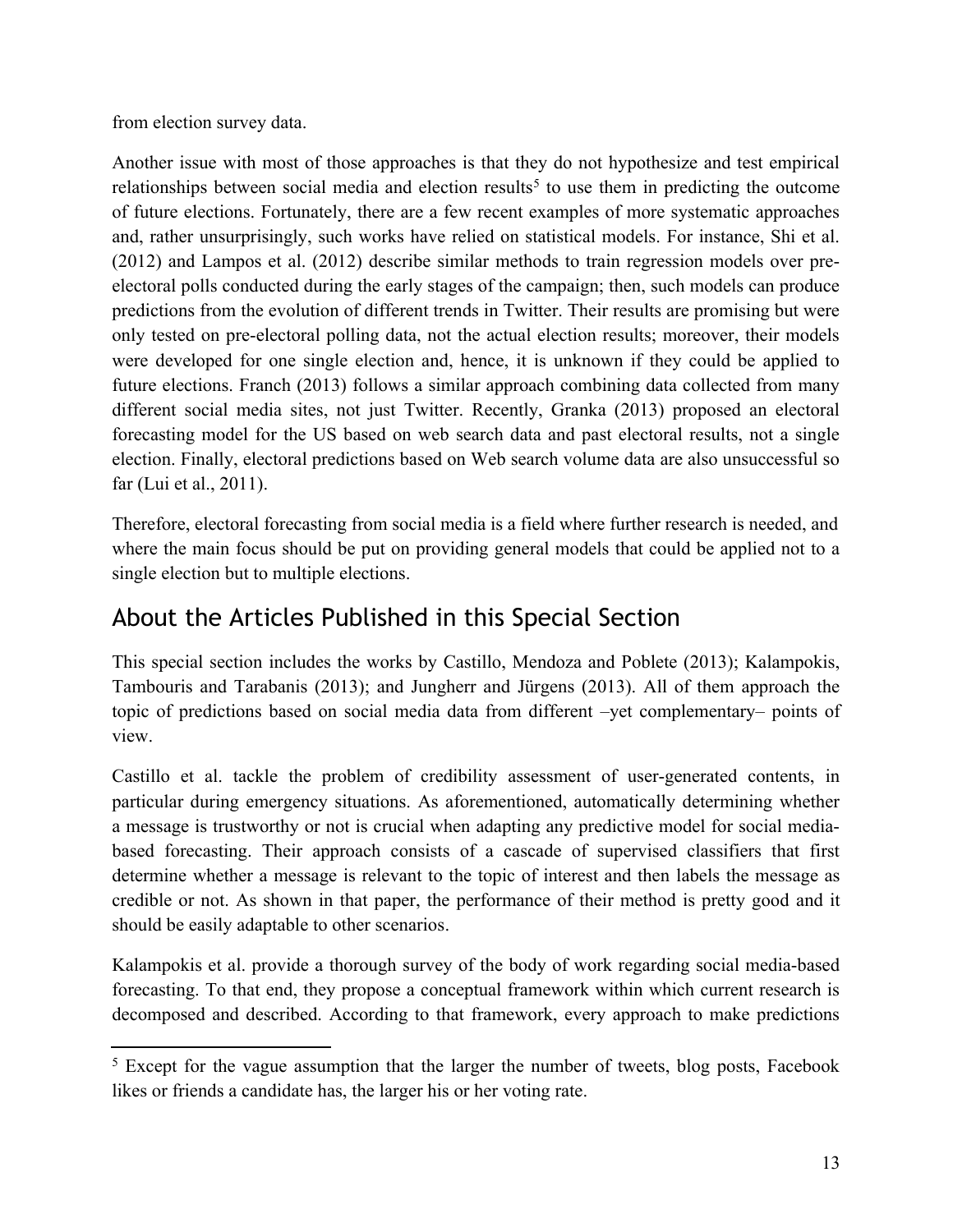from social data consists of two phases: data conditioning and predictive analysis. During the first phase, data is collected, filtered, and values for the predictor variables are computed. During the second phase, the predictive method is chosen, a model is built and, finally, its performance is evaluated. In addition to this framework, the authors provide a faceted approach to the existing literature by means of the areas of application, the kind of social media data exploited, the kind of sentiment analysis applied (if any), or the evaluation approach. In this regard, we note a striking finding of this paper: there is a considerable number of studies which rely only on post facto explanations to support the purported validity of the predictive method. Clearly, future research should avoid this kind of dubious criteria for evaluation.

Finally, Jungherr and Jürgens describe a novel method to analyze time series obtained from social media in order to find "abnormal" intervals. Those intervals are detected when the collected data exhibits a large deviation from the forecasted normal state of the series. In addition to that, the authors show how such deviations tend to correlate with offline phenomena. In this regard, this paper provides new tools to those researchers interested in applying the statistical modelling approach for monitoring purposes.

### Conclusion

Our editorial highlights the multitude of issues one faces when trying to make predictions from social media, and points out the many pitfalls. We first introduce a taxonomy of models that have been used in the past to predict future events using social media data: The prediction markets, survey, and statistical models. For each of these models we discuss their relative advantages and the particular problems that they have been applied in. Further, we describe four areas of predictions that have attracted research interest in the past with variable success: influenza incidence, product sales, stock market movement, and electoral results. Finally, we introduce the accepted papers in this special issue and describe their important contributions.

The taxonomy and the accepted papers represent simply a first step towards a more systematic exploration of the potential and limitations of social media-based forecasts. To better understand them, comparative analyses are needed as they are likely to permit the study of the conditions controlling predictive success and their underlying mechanisms. As in many venues of human interaction, predictive success with social media is unlikely to have a simple "black and white" answer, but a complex one that depends on a multitude of factors.

If there is anything that the human experience has taught us is that predicting the future is both highly desirable and extremely difficult. Is there a model that seems to be better suited for predicting using social media? If so, is it among the three models we present here?

While we do not have reasons to doubt it, we are consciously cautious about the validity of our own arguments regarding the future of forecasting using social media data. In the future, one might identify the existence of a new, fourth prediction model that is made possible by the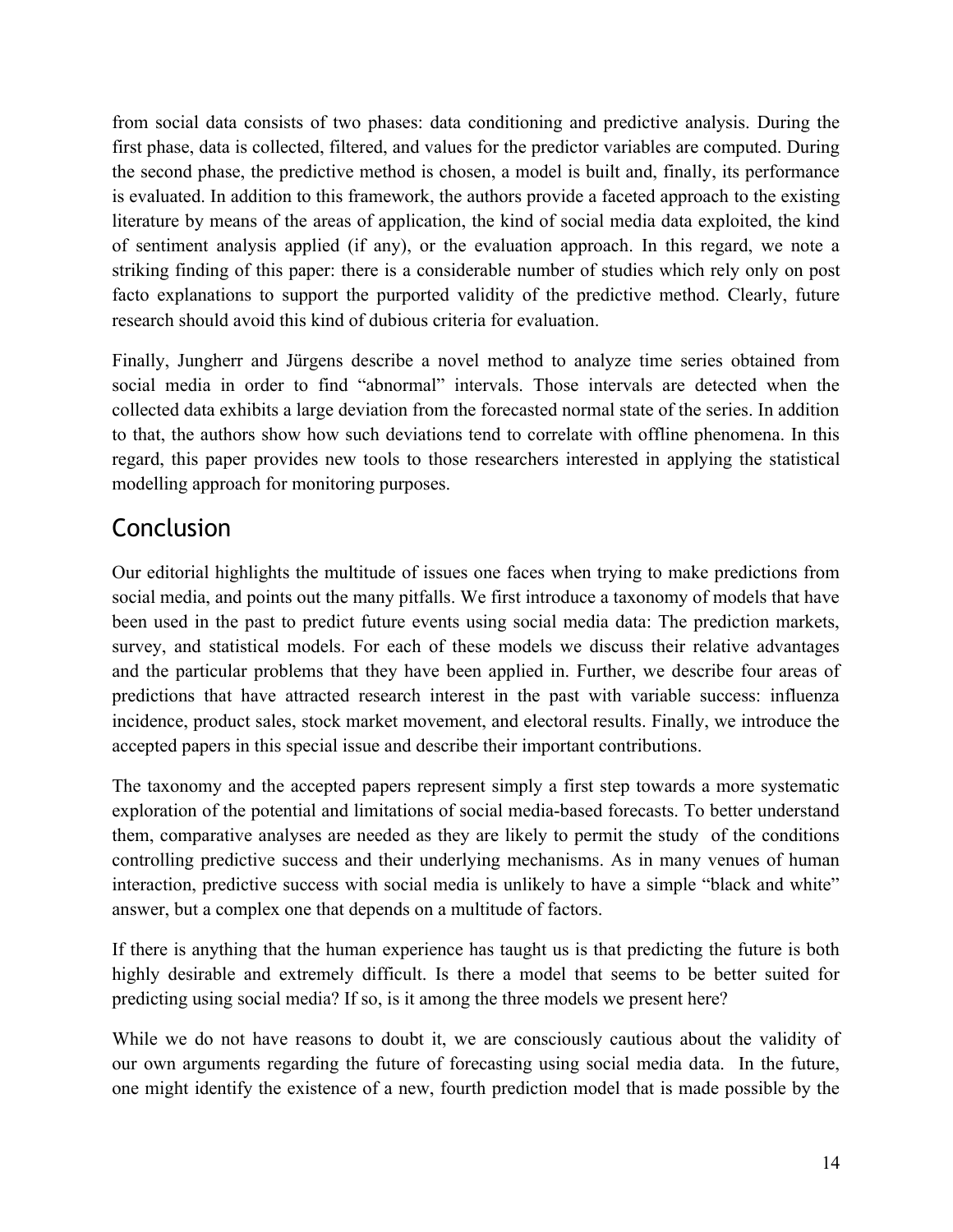idiosyncrasies of social media. So far, however, given its pervasiveness across multiple domains and the many successes claimed by researchers, it seems that statistical models is the most fruitful approach.

# Acknowledgements

The work of P. Metaxas and E. Mustafaraj was supported by NSF grant CNS-117693.

### References

- 1. Antweiler, W., and Frank, M.Z. 2004, "Is all that talk just noise? The information content of internet stock message boards", The Journal of Finance, vol. LIX, no. 3, p. 1259-1294.
- 2. Arrow, K. J. et al., 2008: The promise of prediction markets. Science 320, 877–878.
- 3. Asur, S. and Huberman, B. (2010), "Predicting the future with social media", [i](http://arxiv.org/abs/1003.5699v1)n Proceedings of IEEE/WIC/ACM International Conference on Web Intelligence and Intelligent Agent Technology (WI-IAT).
- 4. Bishop, C.M. 2006, Pattern recognition and machine learning. Springer, New York.
- 5. Bollen, J., Mao, H., and Zeng, X.-J. (2011), Twitter mood predicts the stock market, Journal of Computational Science, 2(1), pp. 1-8.
- 6. Bollen, J., Pepe, A., and Mao, H. 2011, "Modeling public mood and emotion: Twitter sentiment and socio-economic phenomena", Proceedings of the Fifth International AAAI Conference on Weblogs and Social Media.
- 7. Brandt, P. T., Freeman, J. R., and Schrodt, P. A. (2011), Real Time, Time Series Forecasting of Inter- and Intra-State Political Conflict, Conflict Management and Peace Science, 28(1), pp. 58-80.
- 8. Campbell, J. E. (2008). The trial-heat forecast of the 2008 presidential vote: Performance and value considerations in an open-seat election. PS: Political Science and Politics 41(4), 697–701.
- 9. Campbell, J.E., and Garand, J. (Eds.) 2000, Before the Vote: Forecasting American National Elections, Sage Publications, Inc. Thousand Oaks, California, US.
- 10. **Castillo, C., Mendoza, M., and Poblete, B. (???? this issue), "Predicting Information Credibility in Time-Sensitive Social Media", Internet Research, vol. ??, no. ??, pp. ??**
- 11.Choi, H., and Varian, H. 2009, "Predicting the present with google trends", Google TR, available at: http://www.google.com/googleblogs/pdfs/ google\_predicting\_the\_present.pdf
- 12. Choudhury, M., Gamon, M., Counts, S., and Horvitz, E. 2013, "Predicting Depression via Social Media", in Proceedings of the 7th International AAAI Conference on Weblogs and Social Media.
- 13.Choudhury, M., Sundaram, H., John, A., and Seligmann, D. 2008, "Can blog communication dynamics be correlated with stock market activity?", in Proceedings of the nineteenth ACM conference on Hypertext and hypermedia, pp. 55-60.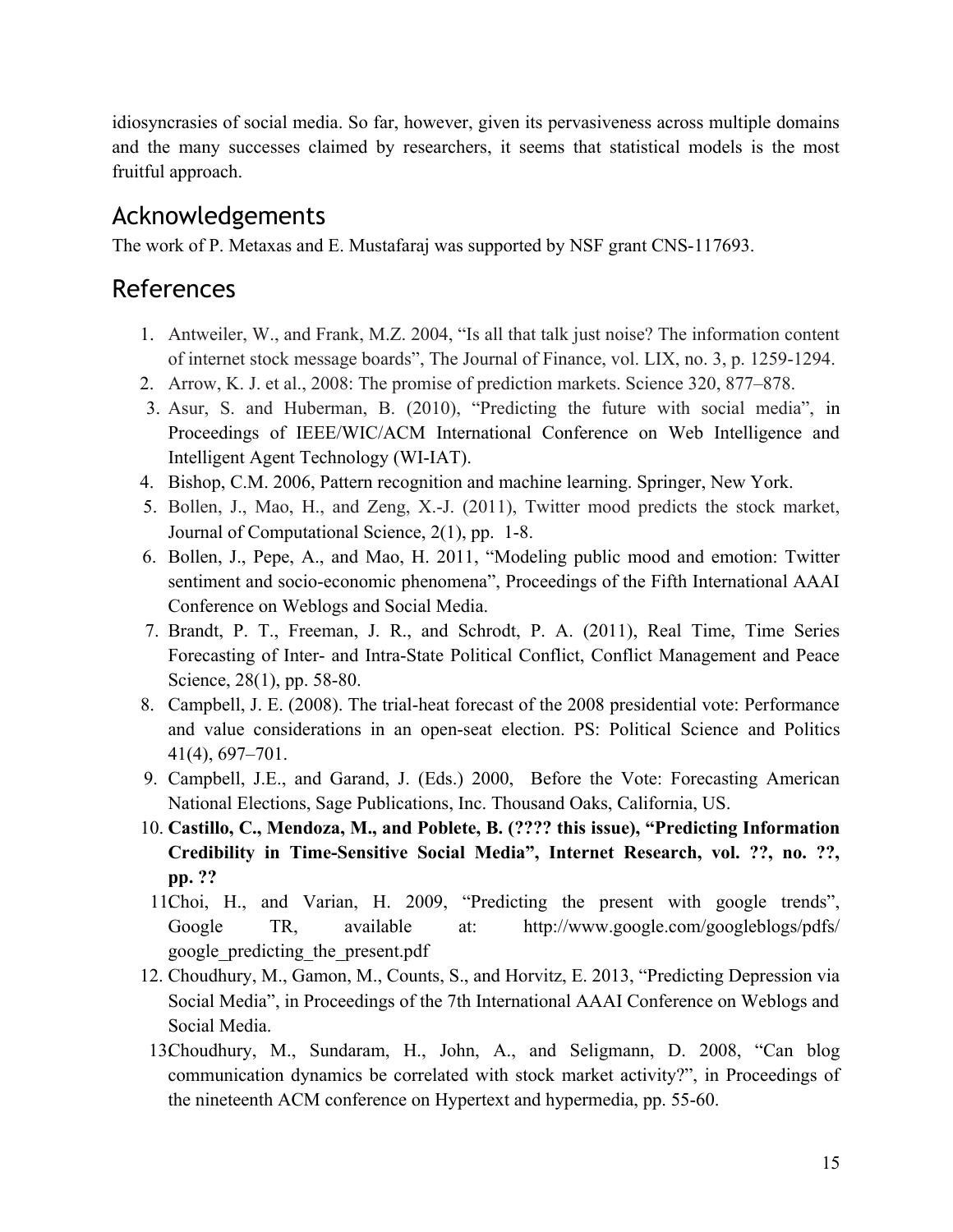- 14.Clements, M. P. and Hendry, D. F. (Eds.) (2011), The Oxford handbook of economic forecasting, Oxford University Press, Oxford.
- 15.Erikson, R. S. and C. Wlezien, 2008a: Are political markets really superior to polls as election predictors? Public Opinion Quaterly 72, 190–215.
- 16. Erikson, R. S. and C. Wlezien (2008b). Leading economic indicators, the polls, and the presidential vote. PS: Political Science and Politics 41(4), 703–707.
- 17.Eysenbach, G. 2006 "Infodemiology: Tracking Flu-Related Searches on the Web for Syndromic Surveillance", in Proceedings of AMIA Symposium, pp. 244-248.
- 18.Franch, F. 2013 "(Wisdom of the Crowds)²: 2010 UK Election Prediction with Social Media", in Journal of Information Technology and Politics 10, 57-71.
- 19.Forsythe, R., Nelson, F.D., Neumann, G.R. and Wright, J. 1992: Anatomy of an experimental political stock market. American Economic Review 82, 1142–1163.
- 20. Gauntlett, David. 2011. Making is Connecting: The Social Meaning of Creativity, from DIY and knitting to YouTube and Web 2.0. Cambridge, UK u.a.: Polity.
- 21. Gayo-Avello, Daniel. 2012, A meta-analysis of state-of-the-art electoral prediction from Twitter data, arXiv:1206.5851 [cs.SI]
- 22.Gilbert, E., and Karahalios, K. 2010, "Widespread worry and the stock market", in Proceedings of the Fourth International AAAI Conference on Weblogs and Social Media.
- 23. Ginsberg, J., Mohebbi, M.H., Patel, R.S., Brammer, L., Smolinski, M.S. and Brilliant, L. 2009, "Detecting influenza epidemics using search engine query data", Nature, vol. 457, no. 19.
- 24. Goel, S., Hofman, J., Lahaie, S., Pennock, D., and Watts, D. 2010, "Predicting Consumer Behavior with Web search", PNAS 107(41):17486--17490, October 12.
- 25.Golbeck, J., Robles, C., Edmonson, M., and Turner, K. 2011, "Predicting Personality from Twitter", in Proceedings of PASSAT/SocialCom, pp. 149-156.
- 26.Granger, C.W.J., G. Elliott and A. Timmermann (eds.) (2006), Handbook of Economic Forecasting, Amsterdam, North-Holland.
- 27. Granka, L. 2013, "Using Online Search Traffic to Predict US Presidential Elections", in PS: Political Science and Politics 46 (1), 271-279.
- 28. Gruhl, D., Guha, R., Kumar, R., Novak, J., and Tomkins, A. 2005, "The predictive power of online chatter", Proceedings of the eleventh ACM SIGKDD international conference on Knowledge discovery in data mining, pp. 78-77.
- 29.Hargittai, E. and Hinnant, A. 2008, "Digital Inequality: Differences in Young Adults' Use of the Internet", Communication Research 35(5): 602-621.
- 30. Hawkins, J. (2004). On Intelligence. Times books. ISBN 0805074562.
- 31.Hendry, D.F. and N.R. Ericsson (eds.) (2001). Understanding Economic Forecasts. Cambridge, MA: MIT Press.
- 32.Hibbs, D. A. (2008), Implications of the 'bread and peace' model for the 2008 US presidential election, Public Choice, Vol. 137, pp. 1-10.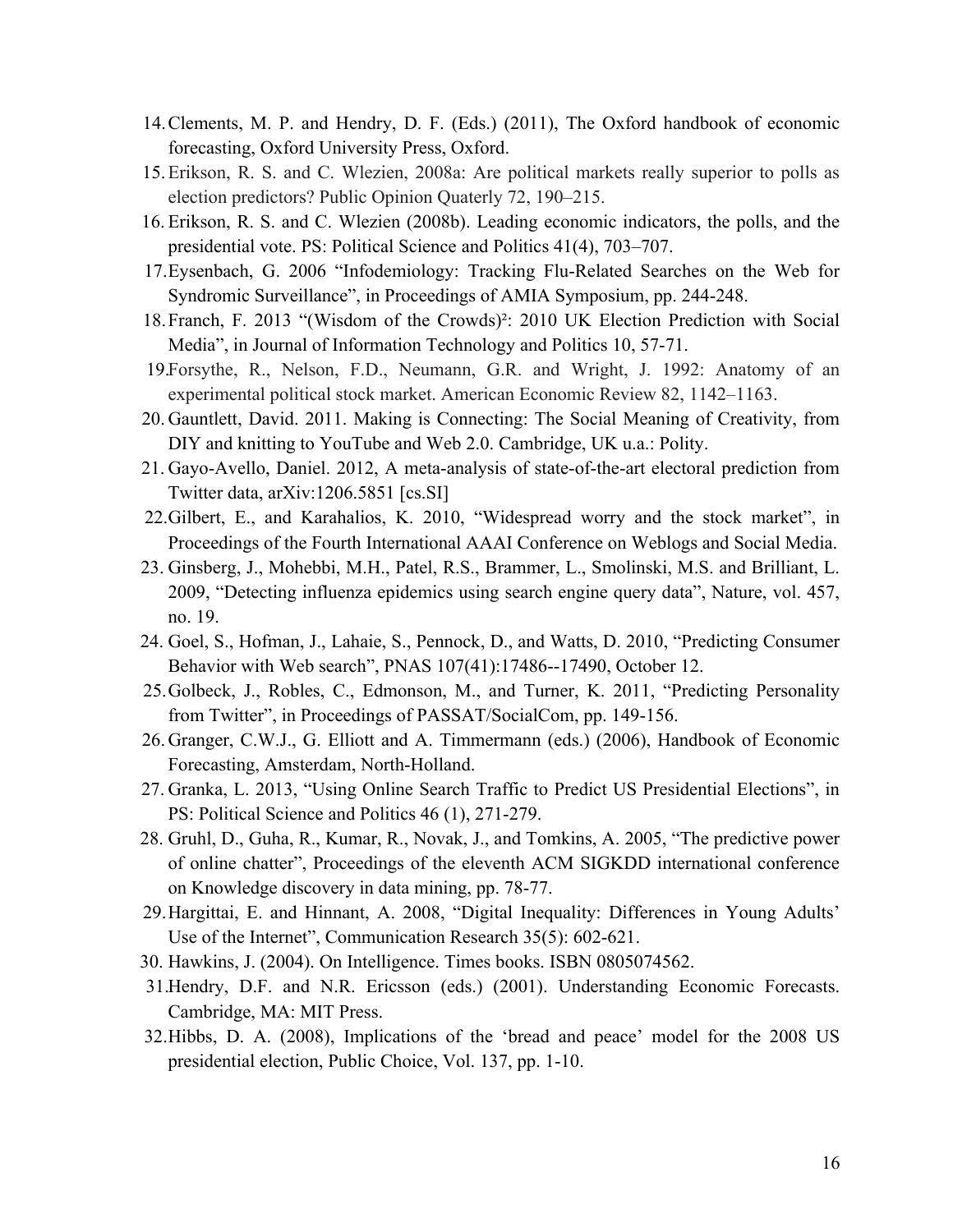- 33.Holbrook, T. M. (2008). Incumbency, national conditions, and the 2008 presidential election. PS: Political Science and Politics 41(4), 709–712.
- 34.Jacobson, B., Potters, J., Schram, A., van Winden, F. and Wit, J., 2000: (In)accuracy of a European political stock market. The influence of common value structures. European Economic Review 44, 205–230.
- 35.Janetzko, D. 2008, "Nonreactive Data Collection on the Internet", in The SAGE Handbook of Online Research Methods.
- 36.Jungherr, A., Jürgens, P. and Schoen, H. (2012), Why the Pirate Party Won the German Election of 2009 or The Trouble With Predictions: A Response to Tumasjan, A., Sprenger, T. O., Sander, P. G., and Welpe, I. M. "Predicting Elections With Twitter: What 140 Characters Reveal About Political Sentiment", Social Science Computer Review 30(2), pp. 229-234
- 37.**Jungherr, A., and Jürgens, P. (???? this issue), "Forecasting the pulse: how deviations from regular patterns in online data can identify offline phenomena", Internet Research ?? (??), pp. ??-??**
- 38. **Kalampokis, E., Tambouris, E., and Tarabanis, K. (???? this issue), "Understanding the Predictive Power of Social Media", Internet Research ?? (??), pp. ??-??**
- 39. King, G., "Replication, Replication", PS: Political Science & Politics 28, pp. 444-452.
- 40.Lampos, V., and Cristianini, N. 2010. Tracking the flu pandemic by monitoring the Social Web. In the Proceedings of the 2nd IAPR Workshop on Cognitive Information Processing (CIP 2010), pp. 411-416, IEEE Press.
- 41.Lampos, V., and Cristianini, N. 2012. "Nowcasting Events from the Social Web with Statistical Learning", ACM Transactions on Intelligent Systems and Technology (TIST), vol. 3, no. 4, article 72.
- 42.Lewis-Beck, M.S., and Rice, T.W. 1992, "Forecasting Elections", Congressional Quarterly Press, Washington D.C., US.
- 43. Liu, B. 2012, Sentiment Analysis and Opinion Mining, Morgan and Claypool Publishers.
- 44. Lui, C., Metaxas, P. and Mustafaraj, E. 2011, "On the Predictability of the US Elections through Search Volume Activity", Proceedings of the e-Society Conference, Avila, Spain.
- 45.Metaxas, P. and Mustafaraj, E. 2010, "From Obscurity to Prominence in Minutes: Political Speech and Real-Time Search", In Proceedings of the WebScience10: Extending the Frontiers of Society On-Line, April 26-27th, 2010, Raleigh, NC: US.
- 46.Metaxas, P. and Mustafaraj, E. 2012, "Social Media and Elections", Science, Policy Forum, October 26.
- 47.Mishne, G., and Glance, N. 2006, "Predicting movie sales from blogger sentiment", In AAAI 2006 Spring Symposium on Computational Approaches to Analysing Weblogs.
- 48. Montgomery, J. M., Hollenbach, F. M., and Ward, M. D. (2012), Improving Predictions Using Ensemble Bayesian Model Averaging, Political Analysis 20(3), pp. 271-291.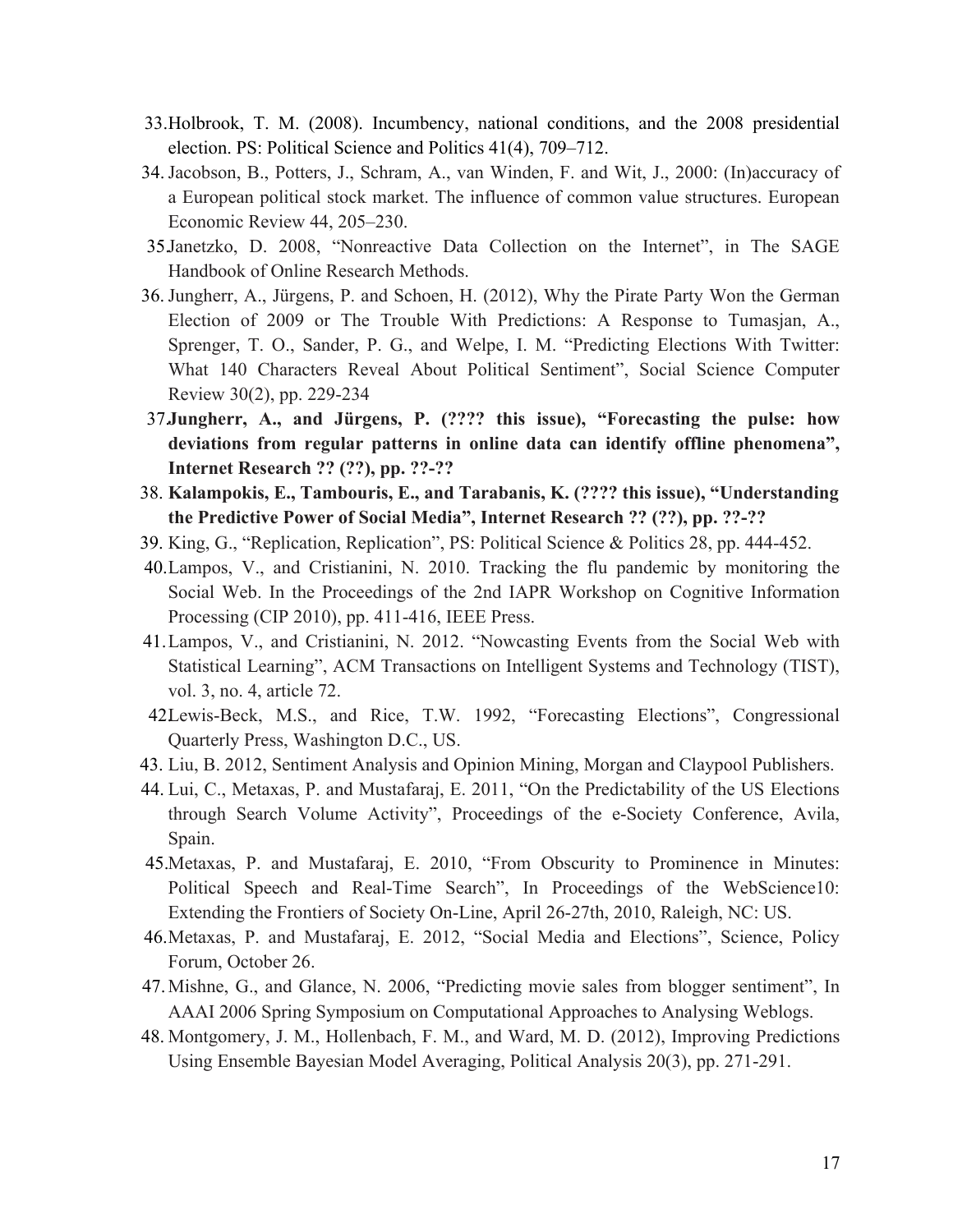- 49.Mustafaraj, E., Finn, S., Whitlock, C., and Metaxas, P. 2011, "Vocal Minority versus Silent Majority: Discovering the Opinions of the Long Tail", In Proceedings of IEEE PASSAT/SocialCom, pp. 103-110.
- 50.O'Connor, P. and Feng Z., 2008: The tradesports NFL prediction market: An analysis of market efficiency, transaction costs, and bettor preferences. The Journal of Prediction Markets 2, 45–71.
- 51. O'Reilly, T. 2005. "What is Web 2.0: Design Patterns and Business Models for the Next Generation of Software." O'Reilly Blog, September 30, 2005. http://oreilly.com/web2/ archive/what-is-web-20.html (January 16, 2012).
- 52. Pang, B, and Lee, L., 2008, "Opinion Mining and Sentiment Analysis", Foundations and Trends in Information Retrieval, vol. 2, no. 1-2.
- 53. Pennacchiotti, M., and Popescu, A.M. 2011, "A Machine Learning Approach to Twitter User Classification", in Proceedings of the Fifth International AAAI Conference on Weblogs and Social Media.
- 54.Perry, P. (1979), "Certain problems in election survey methodology", Public Opinion Quarterly, Vol. 43, No. 3, pp. 312-325.
- 55. Polgreen, Philip M., Forrest D. Nelson and George R. Neumann, 2007: Use of prediction markets to forecast infectious disease activity. Healthcare Epidemiology 44, 272–279.
- 56.Polgreen, P.M., Chen, Y., Pennock, D.M. and Nelson, F.D. 2008, "Using internet searches for influenza surveillance", Clinical Infectious Diseases, vol. 47, no. 11, pp. 1443-8.
- 57.Quercia, D., Kosinski, M., Stillwell, D., and Crowcroft, J. 2011, "Our twitter profiles, ourselves: Predicting personality with twitter", in Proceedings of PASSAT/SocialCom.
- 58.Qiu, L., Rui, H. and Whinston, A. B., A Twitter-Based Prediction Market: Social Network Approach (December 1, 2011). Available at SSRN: http://ssrn.com/ abstract=2047846 or http://dx.doi.org/10.2139/ssrn.2047846
- 59. Rattinger, H. and Ohr, D. (1989), "Wahlprognosen in einer Welt ohne Stichprobenfehler: Analytische Überlegungen und empirische Befunde", in: Falter, J.W., Rattinger, H., and Troitzsch, K.-G. (Ed.), Wahlen und politische Einstellungen in der Bundesrepublik Deutschland: Neuere Entwicklungen der Forschung, Peter Lang, Frankfurt, pp. 282-331. [article title: "Predicting election outcomes in a world without sampling error. Analytical considerations and empirical evidence"; volume: "Elections and political attitudes in the Federal Republic of Germany: Recent developments in research"]
- 60. Rhode, P.W. and K. S. Strumpf (2004), Historical Presidential Betting Markets. Journal of Economic Perspectives 18, 127-142.
- 61.Shirky, Clay. 2008. Here Comes Everybody: The Power of Organizing Without Organizations. New York, NY u.a.: The Penguin Press.
- 62. Signorini, A., Segre, A.M., and Polgreen, P.M. 2011, "The use of Twitter to track levels of disease activity and public concern in the US during the influenza A H1N1 pandemic", PLoS ONE 6(5): e19467.